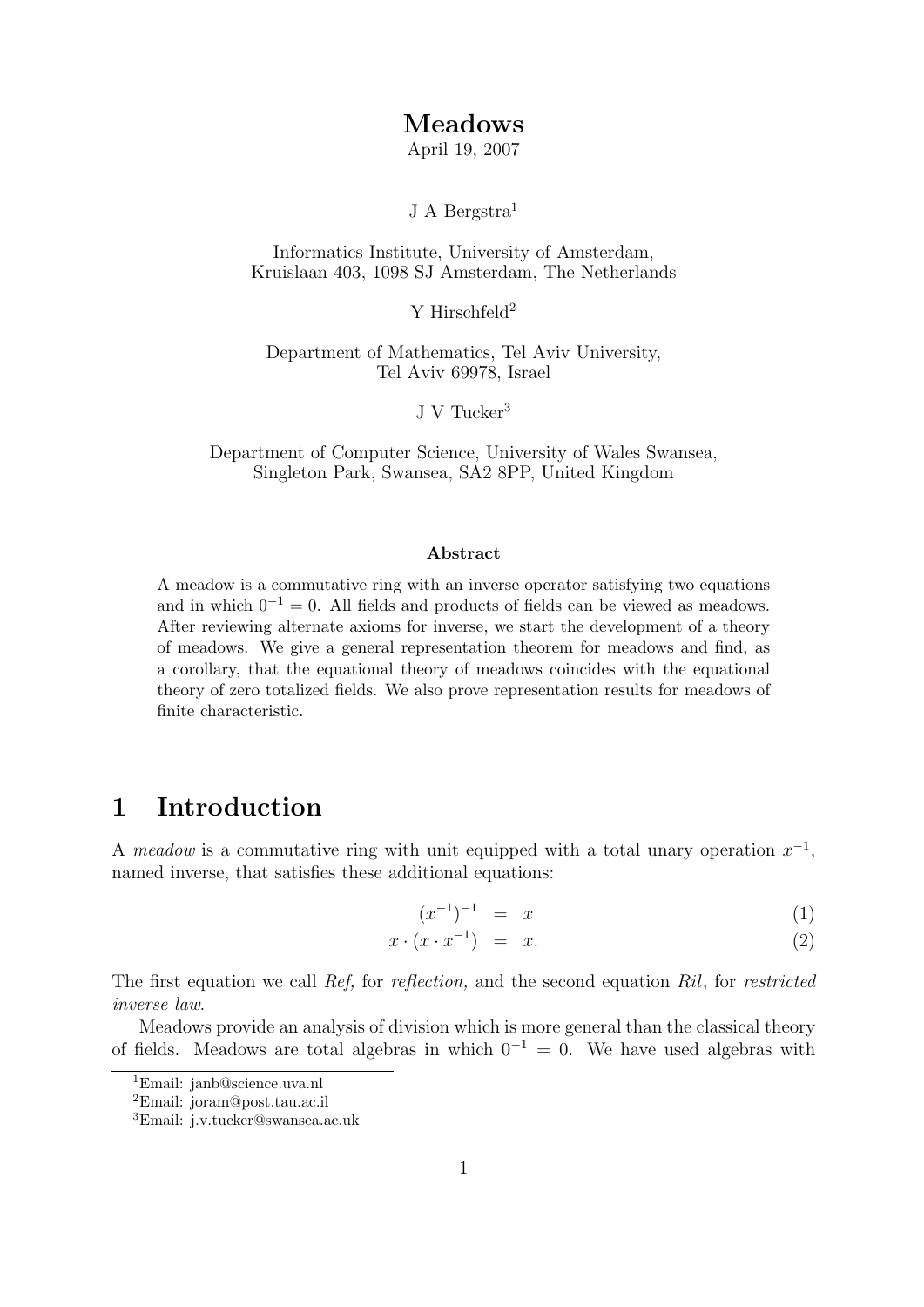such zero totalized division in developing elementary algebraic specifications for several algebras of rational numbers in our previous paper [3] and its companions [1, 4]. Given the usefulness of zero totalized division for specification purposes, we will develop the theory of meadows from a perspective of computer science. Clearly, since meadows are commutative rings they are not without pure mathematical interest.

Let us discuss the raison d'être of meadows and survey our results. The primary algebraic properties of the rational, real and complex numbers are captured by the operations and axioms of fields. The field axioms consist of the equations that define commutative rings and, in particular, two axioms that are not equations that define the inverse operator and the distinctness of the two constants. Traditionally, fields are partial algebras because their inverse operations are undefined at 0. The class of fields does not possess an equational axiomatisation.

In [3, 4, 1], various fields were investigated using the elementary specification methods of abstract data type theory, namely total many-sorted algebras, equations, initial algebras and term rewriting. The specifications are based on zero totalized division: a zero totalized field has its inverse operator made total by setting  $0^{-1} = 0$ . In [3], an equational specification under initial algebra semantics of the zero totalized field of rational numbers was presented, and specifications for other zero totalized fields were developed in [4] and [1].

In [3] meadows were isolated by exploring alternate equational axioms for inverse. Specifically, 12 equations were found; a set CR of 8 equations for commutative rings was extended by a set  $SIP$  of 3 equations for inverse, including Ref, and by Ril. The single sorted finite equational specification  $CR + SIP + Ril$  has all zero totalized fields among its models and, in addition, a large class of structures featuring zero divisors. A model of  $CR + SIP +Ril$  was baptized a meadow in [3]. Because meadows are defined by equations, finite and infinite products of zero totalized fields are meadows as well.

Our first result will be that two of the equations from  $CR + SIP + Ril$  can be derived from the other ones. This establishes the subset  $Md$ , consisting of 10 equations of the 12 equations, including the 8 equations for CR and the equations Ref and Ril mentioned earlier.

Our task is to start to make a classification of meadows up to isomorphism. We prove the following general representation theorem:

Theorem Up to isomorphism, the non-trivial meadows are precisely the subalgebras of products of zero totalized fields.

As a consequence, the equational theory of meadows is exactly the equational theory of fields with zero totalized division; this strengthens a result for closed equations in [3].

Next, we examine the relationship between fields and meadows of finite characteristic. The characteristic of a meadow is the smallest natural number  $n \in \mathbb{N}$  such that  $n.1 =$  $1 + 1 + \ldots + 1 = 0$ . A prime meadow is a meadow without a proper submeadow and without a proper non-trivial homomorphic image.

Given a positive natural number k, and writing  $\underline{k}$  for the numeral for k, we can define  $Md_k$  for the initial algebra of  $Md + {\underline{k}} = 0$ , i.e.,

$$
Md_k \cong I(\Sigma, Md \cup \{\underline{k} = 0\}).
$$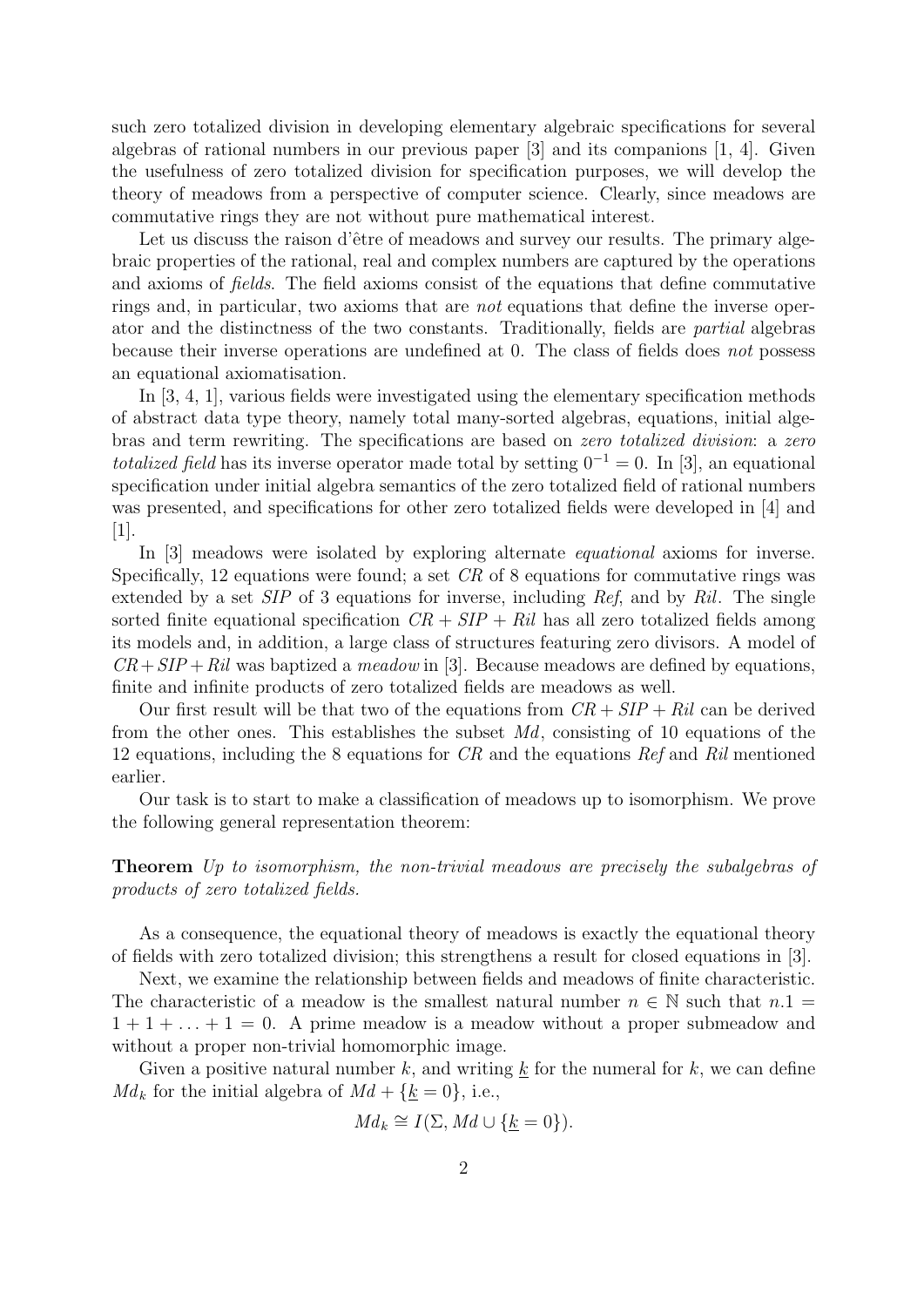The following results are obtained:

**Theorem** For k a prime number,  $Md_k$  is the zero totalized prime field of characteristic k.

**Theorem** For k a square free number,  $Md_k$  has cardinality k.

The roots of this investigation lie in the theory of equational specifications for computable data types (see e.g., [2]) which shows that *any* computable data type possesses a range of equational specifications with nice properties. The equational specification of particular structures, such as algebras of rational numbers, is nevertheless an interesting and necessary task, because of the challenge to perfect the properties of these specifications beyond what is delivered by the general theory. Only recently, Moss found in [9] that there exists an equational specification of the ring of rationals (i.e., without division or inverse) with just one unary hidden function. In [3] we proved that there exists a finite equational specification under initial algebra semantics, *without* hidden functions, but making use of an inverse operation, of the field of rational numbers. In [4], the specification found for the rational numbers was extended to the complex rationals with conjugation, and in [1] a specification was given of the algebra of rational functions with field and degree operations that are all total. Full details concerning the background of this work can be found in [3].

We assume the reader is familiar with the basics of ring theory (e.g., [8, 10]), algebraic specifications (e.g., [13]), universal algebra (e.g., [12, 7]) and term rewriting (e.g., [11]).

# 2 Axioms for fields and meadows

We will add to the axioms of a commutative ring various alternative axioms for dealing with inverse and division. The starting point is a signature  $\Sigma_{CR}$  for commutative rings with unit:

```
signature \Sigma_{CR}sorts ring
operations
0: \rightarrow ring1: \rightarrow ring;+: ring \times ring \rightarrow ring;-: ring \rightarrow ring;
\cdot: ring \times ring \rightarrow ringend
```
To the signature  $\Sigma_{CR}$  we add an inverse operator <sup>-1</sup> to form the primary signature  $\Sigma$ , which we will use for both fields and meadows:

signature  $\Sigma$ import  $\Sigma_{CR}$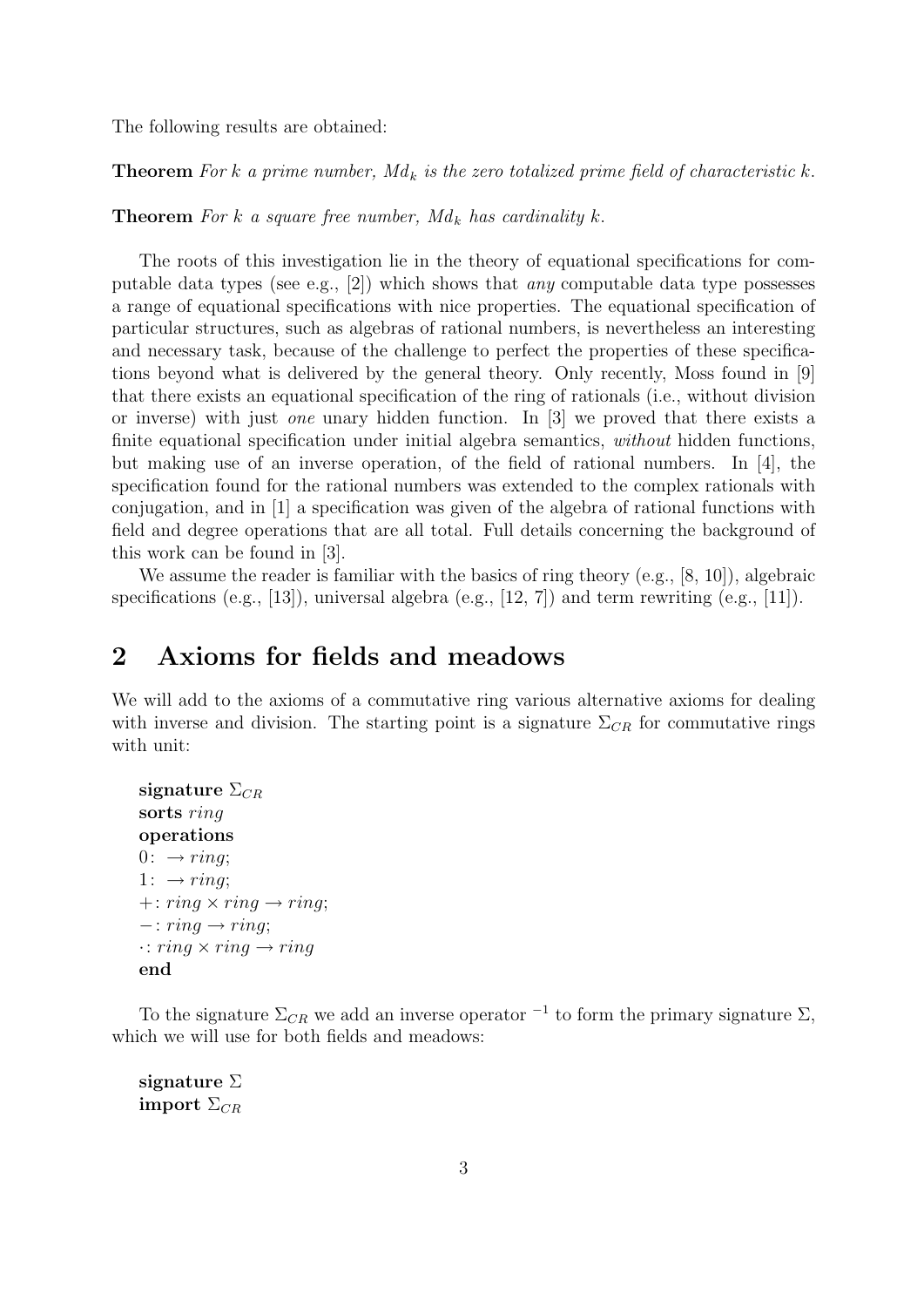```
operations
i^{-1}: ring \rightarrow ringend
```
### 2.1 Commutative rings and fields

The first set of axioms is that of a commutative ring with 1, which establishes the standard properties of  $+$ ,  $-$ , and  $\cdot$ .

equations CR

$$
(x + y) + z = x + (y + z)
$$
 (3)

$$
x + y = y + x \tag{4}
$$

$$
x + 0 = x \tag{5}
$$

$$
x + (-x) = 0 \tag{6}
$$

$$
(x \cdot y) \cdot z = x \cdot (y \cdot z) \tag{7}
$$

$$
x \cdot y = y \cdot x \tag{8}
$$

$$
x \cdot 1 = x \tag{9}
$$

$$
x \cdot (y+z) = x \cdot y + x \cdot z \tag{10}
$$

end

These axioms generate a wealth of properties of  $+,-$ ,  $\cdot$  with which we will assume the reader is familiar. We will write  $x - y$  as an abbreviation of  $x + (-y)$ .

#### 2.1.1 Axioms for meadows

Having available an axiomatization of commutative rings with unit (such as the one above), we define the equational axiomatization of meadows by

$$
Md = (\Sigma, CR + Ref + Ril).
$$

#### 2.1.2 Axioms for fields

On the basis of the axioms  $CR$  for commutative rings with unit there are different ways to proceed with the introduction of division. The orthodoxy is to add the following two axioms for fields: let Gil (general inverse law) and Sep (separation axiom) denote denote the following two axioms, respectively:

$$
x \neq 0 \implies x \cdot x^{-1} = 1 \tag{11}
$$

$$
0 \neq 1 \tag{12}
$$

Let  $(\Sigma, T_{field})$  be the axiomatic specification of fields, where  $T_{field} = CR + Gil + Sep$ . About the status of  $0^{-1}$  these axioms say nothing. This may mean that the inverse is:

(1) a partial function, or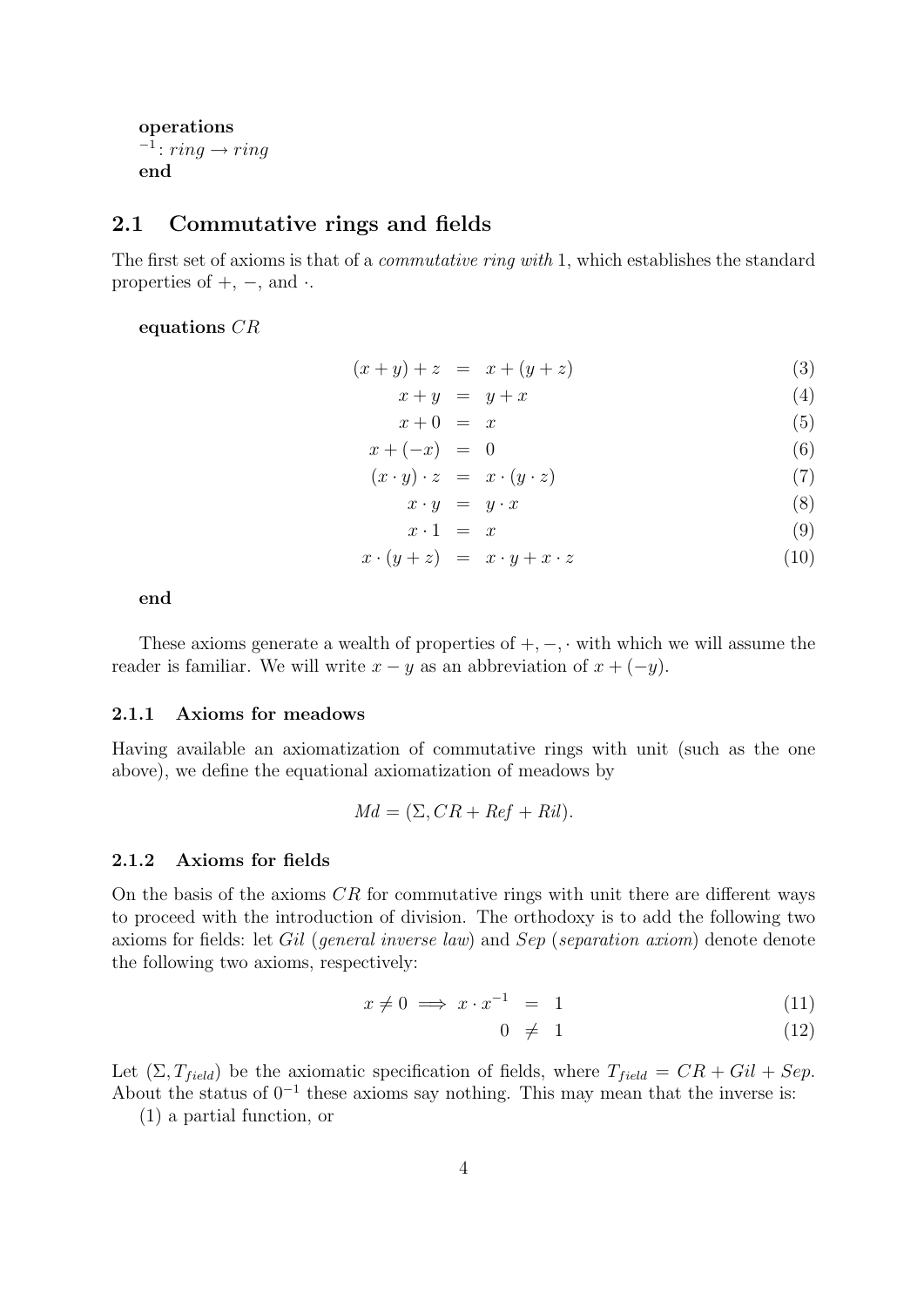(2) a total function with an unspecified value, or

(3) omitted as a function symbol but employed pragmatically as a useful notation in some "self-explanatory" cases.

Case 3 arises in another approach to axiomatizing fields, taken in many text-books, which is not to have an operator symbol for the inverse at all and to add an axiom *Iel* (inverse existence law) as follows:

$$
x \neq 0 \implies \exists y (x \cdot y = 1).
$$

Each Σ algebra satisfying  $T_{field}$  also satisfies Iel. In models of  $(\Sigma_{CR}, CR + Iel + Sep)$ the inverse is implicit as a single-valued definable relation, so we call this theory the relational theory of fields RTF.

#### 2.1.3 Totalized division in fields

In field theory, if the decision has been made to use a function symbol for inverse the value of 0<sup>−</sup><sup>1</sup> is either left undefined, or left unspecified. However, in working with elementary specifications, which we prefer, operations are total. This line of thought leads to totalized division.

The class  $Alg(\Sigma, T_{field})$  is the class of all possible *total* algebras satisfying the axioms in  $T_{field}$ . For emphasis, we refer to these algebras as *totalized fields*.

Now, for all totalized fields  $A \in Alg(\Sigma, T_{field})$  and all  $x \in A$ , the inverse  $x^{-1}$  is defined. Let  $0_A$  be the zero element in A. In particular,  $0_A^{-1}$  is defined. The actual value  $0_A^{-1} = a$ can be anything but it is convenient to set  $0_A^{-1} = 0_A$  (see [3], and compare, e.g., Hodges  $|6|$ , p. 695).

**Definition 2.1.** A field A with  $0_A^{-1} = 0_A$  is called zero totalized.

This choice gives us a nice equation to use, the *zero inverse law Zil*:

$$
0^{-1}=0.
$$

With  $ZTF$ , an extension of  $T_{field}$ , we specify the class of zero totalized fields:

$$
ZTF = T_{field} + Zil = CR + Gil + Sep + Zil.
$$

Let  $Alg(\Sigma, ZTF)$  denote the class of all zero totalized fields.

**Lemma 2.2.** Each  $\Sigma_{CR}$  algebra satisfying  $CR+Iel+Sep$  can be expanded to a  $\Sigma$  algebra with a unique inverse operator that satisfies ZTF.

*Proof.* To see this notice that if  $x \cdot y = 1$  and  $x \cdot z = 1$  it follows by subtraction of both equations that  $x \cdot (y - z) = 0$ . Now:

$$
y - z = 1 \cdot (y - z) = (x \cdot y) \cdot (y - z) = x \cdot (y - z) \cdot y = 0 \cdot y = 0,
$$

which implies that  $y = z$  and that the inverse is unique. Let  $x^{-1}$  be the function that produces this unique value (for non-zero arguments). Choose  $0^{-1}$  to be 0 and a zero totalized field has been built.  $\Box$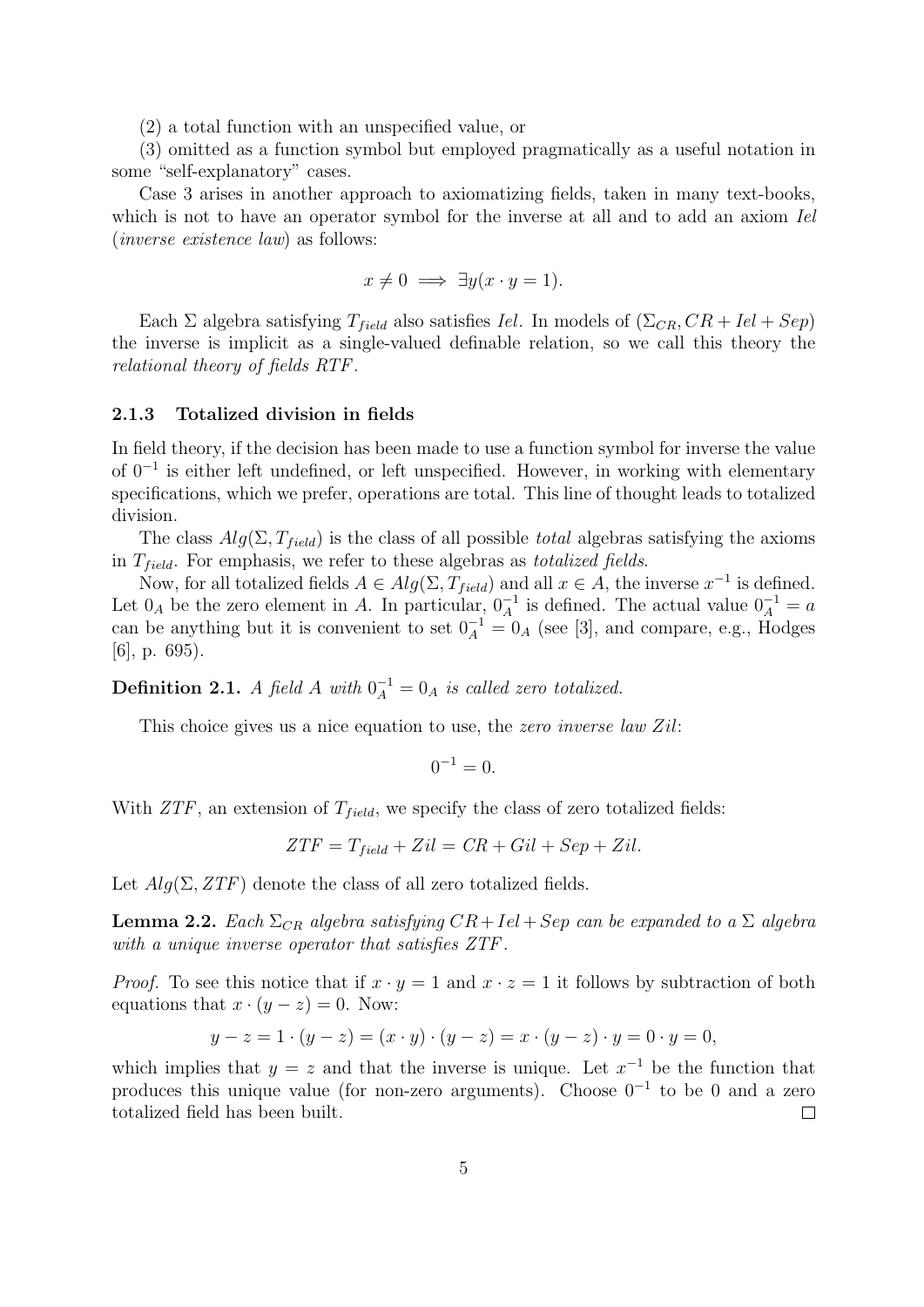#### 2.1.4 Equations for zero totalized division

Following [3], one may replace the axioms Gil and Sep by other axioms for division, especially, the three equations in a unit called SIP for strong inverse properties. They are considered "strong" because they are equations involving  $^{-1}$  without any quards, such as  $x \neq 0$ . These three equations were used already by Harrison in [5].

#### equations SIP1, SIP2 and SIP3

$$
(-x)^{-1} = -(x^{-1}) \tag{13}
$$

$$
(x \cdot y)^{-1} = x^{-1} \cdot y^{-1} \tag{14}
$$

$$
(x^{-1})^{-1} = x \tag{15}
$$

end

The following was proven in [3]:

Proposition 2.3. Laws for zero 1.  $CR \cup SIP \vdash 0^{-1} = 0$ 2.  $CR \vdash 0 \cdot x = 0$ .

### 2.2 Meadows and Ril

In [3] we add to  $CR + SIP$  the equation Ril (restricted inverse law):

$$
x \cdot (x \cdot x^{-1}) = x
$$

which, using commutativity and associativity, expresses that  $x \cdot x^{-1}$  is 1 in the presence of x. We may write  $x \cdot x^{-1}$  as  $1_x$ , in which case we have the following alternative formulations of Ril,

$$
1_x \cdot x = x
$$
 and  $1_x \cdot x^{-1} = x^{-1}$ ,

and also  $1_x = 1_{x^{-1}}$ . Following [3] we define:

**Definition 2.4.** A model of  $CR + SIP + Ril$  is called a meadow.

Shortly, we will demonstrate that this definition is equivalent to the definition of a meadow given in the introduction. A meadow satisfying Sep is called non-trivial.

Example All zero totalized fields are clearly non-trivial meadows but not conversely. In particular, the zero totalized prime fields  $\mathbb{Z}_p$  of prime characteristic are meadows. That the initial algebra of  $CR + SIP + Ril$  is not a field follows from the fact that  $(1+1) \cdot (1+1)^{-1} = 1$  cannot be derivable because it fails to hold in the prime field  $\mathbb{Z}_2$  of characteristic 2 which is a model of these equations as well.

Whilst the initial algebra of  $CR$  is the ring of integers, we found in [3] that

**Lemma 2.5.** The initial algebra of  $CR + SIP + Ril$  is a computable algebra but it is not an integral domain.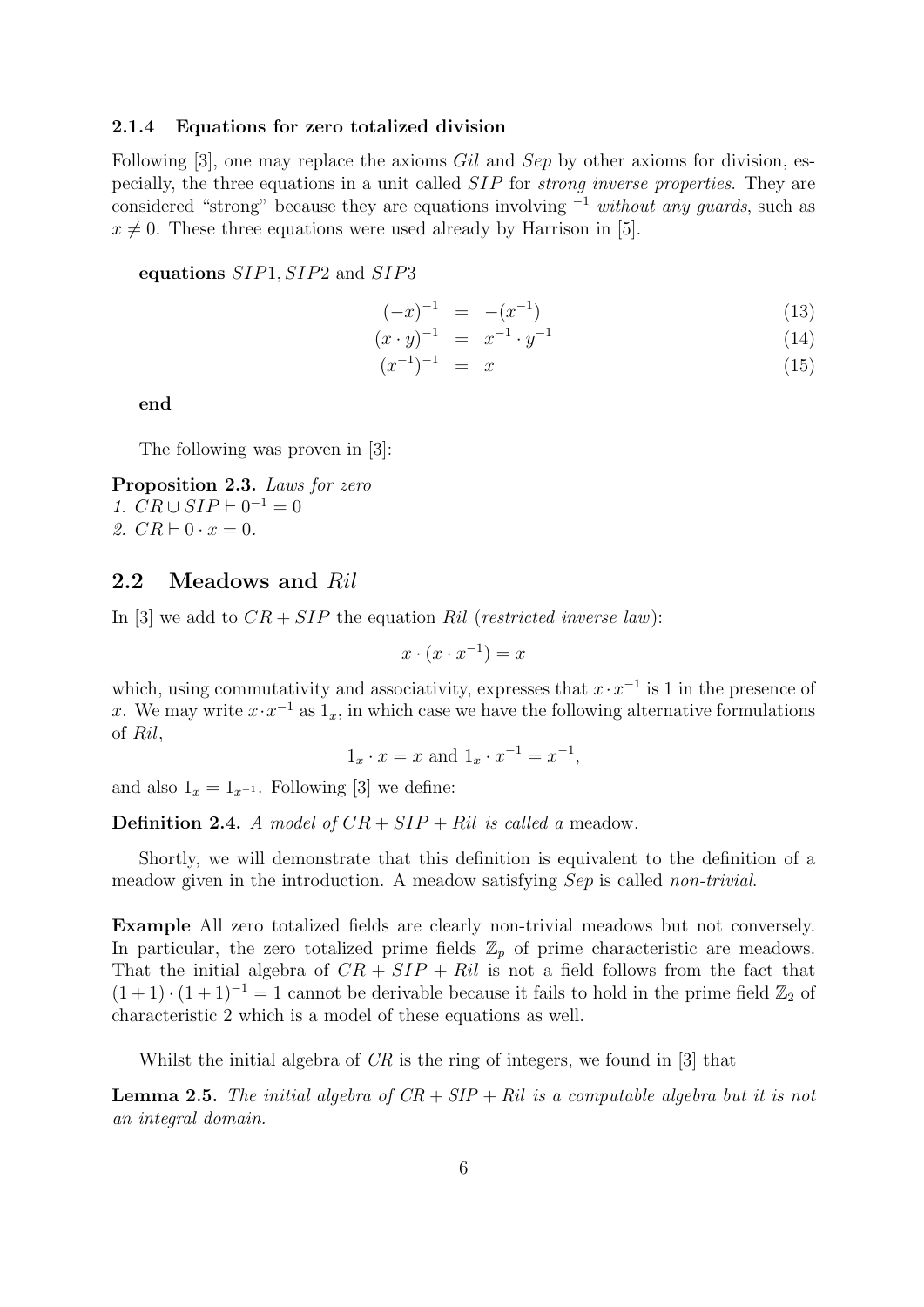## 2.3 Derivable properties of meadows

We will now derive some equational facts from the specification Md or relevant subsets of it.

#### Proposition 2.6.

 $CR + Ril \vdash x \cdot x^{-1} = 0 \leftrightarrow x = 0.$ 

*Proof.* Indeed, we have  $x \cdot x^{-1} = 0 \Longrightarrow x \cdot x^{-1} \cdot x = 0 \cdot x$ , by multiplication. Thus,  $x = 0$ by applying Ril to the LHS and simplifying the RHS. The other direction is immediate from  $0 \cdot x = 0$ .  $\Box$ 

To improve readability we denote  $x^{-1}$  by  $\overline{x}$  and use  $1_x = x \cdot x^{-1}$ . Recall that  $1_x = 1_{\overline{x}}$ .

Proposition 2.7. Implicit definition of inverse:  $CR + Ril \vdash x \cdot y = 1 \rightarrow x^{-1} = y$ 

Proof.  $\overline{x} = 1 \cdot \overline{x} = x \cdot y \cdot \overline{x} = 1_x \cdot y = (1_x + 0) \cdot y = (1_x + 0 \cdot \overline{x}) \cdot y = (1_x + (x - x) \cdot \overline{x}) \cdot y =$  $(1_x + (x \cdot 1 - x \cdot x \cdot \overline{x}) \cdot \overline{x}) \cdot y = (1_x + (x \cdot x \cdot y - x \cdot x \cdot \overline{x}) \cdot \overline{x}) \cdot y = (1_x + x \cdot x \cdot (y - \overline{x}) \cdot \overline{x}) \cdot y =$  $(1_x + x \cdot (y - \overline{x})) \cdot y = (1_x + x \cdot y - x \cdot \overline{x}) \cdot y = x \cdot y \cdot y = 1 \cdot y = y$  $\Box$ 

Proposition 2.8. Derivability of SIP1 and SIP2:

1.  $Md \vdash (xy)^{-1} = x^{-1}y^{-1}$ 2.  $Md \vdash (-x)^{-1} = -(x^{-1})$ 

*Proof.* 1. First we show that  $1_{xy} = 1_x \cdot 1_y$ . Indeed we have:  $1_{xy} \cdot 1_x \cdot 1_y = x \cdot y \cdot \overline{xy} \cdot x \cdot \overline{x} \cdot y \cdot \overline{y}$ Applying Ril twice we have  $x \cdot y \cdot x \cdot \overline{x} \cdot y \cdot \overline{y} = x \cdot y$ , and therefore  $1_{xy} \cdot 1_x \cdot 1_y =$  $x \cdot y \cdot \overline{xy} = 1_{xy}$ . On the other hand applying Ril once we have  $x \cdot y \cdot \overline{xy} \cdot x \cdot y = x \cdot y$ and therefore  $1_{xy} \cdot 1_x \cdot 1_y = x \cdot y \cdot \overline{x} \cdot \overline{y} = 1_x \cdot 1_y$  This proves the auxiliary equation. Now:  $\overline{xy} = \overline{xy} \cdot 1_{xy} = \overline{xy} \cdot 1_x \cdot 1_y = \overline{xy} \cdot x \cdot \overline{x} \cdot y \cdot \overline{y} = 1_{xy} \cdot \overline{x} \cdot \overline{y} = 1_x \cdot 1_y \cdot \overline{x} \cdot \overline{y} = \overline{x} \cdot \overline{y}.$ 

2. The fact that  $\overline{-1} = -1$  follows by an application of Proposition 2.7 to  $(-1)\cdot(-1) = 1$ which is a consequence of CR. We now conclude with the help of 1:  $\overline{-x} = (-1) \cdot x =$  $(-1) \cdot \overline{x} = (-1) \cdot \overline{x} = -\overline{x}$  $\Box$ 

Thanks to Proposition 2.8 we obtain:

**Corollary 2.9.** Md axiomatizes the meadows, i.e. Md is equivalent to  $CR + SIP + Ril$ .

#### Proposition 2.10.

1.  $CR + Ril + SIP2 \vdash x^2 = x \to x = x^{-1}$ 2.  $Md \vdash x^3 = x \rightarrow x = x^{-1}$ , and 3.  $Md \vdash x^4 = x \rightarrow x = x^{-2}$ .

#### Proof.

1.  $x = x \cdot x \cdot x^{-1} = x \cdot x^{-1} = x \cdot (x \cdot x)^{-1} = x \cdot x^{-1} \cdot x^{-1} = x^{-1}$ . 2. From the assumption we obtain  $x^3 \cdot x^{-1} = x \cdot x^{-1}$  and then  $x \cdot x = x \cdot x^{-1}$ . Thus  $x \cdot x \cdot x^{-1} = x \cdot x^{-1} \cdot x^{-1}$  whence  $x = ((x \cdot x^{-1} \cdot x^{-1})^{-1})^{-1} = (x^{-1} \cdot x \cdot x)^{-1} = x^{-1}$ . 3. From the assumption we obtain  $x^4 \cdot x^{-1} = x \cdot x^{-1}$  and then  $x^3 = x \cdot x^{-1}$ , from which we get  $x^3 \cdot x^{-1} = x \cdot x^{-1} \cdot x^{-1}$  and  $x^2 = x^{-1}$ .  $\Box$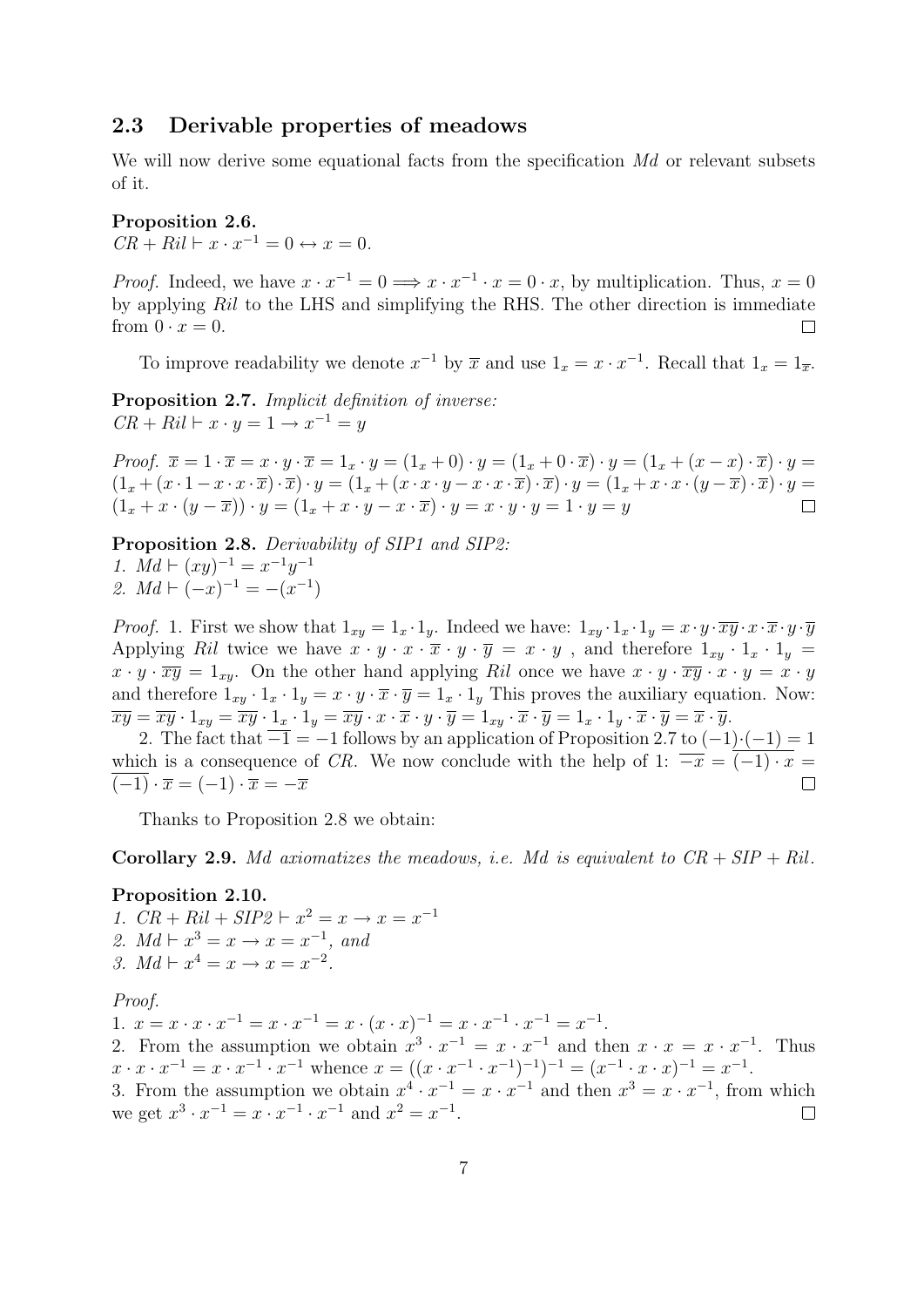## 2.4 Relational axioms for meadows

The models of Md are algebras with reasonable properties, in spite of not being fields nor even integral domains.

Consider the following axioms, containing the so-called weak inverse properties:

equations WIP

$$
\forall x. \exists y. (x \cdot x \cdot y = x \land y \cdot y \cdot x = y) \tag{16}
$$

 $\forall x. \forall y. (x \cdot x \cdot y = 0 \rightarrow x \cdot y = 0)$  (17)

The specification  $RTM = CR + WIP$  is the relational theory of meadows because of the following:

Lemma 2.11. All meadows satisfy RTM and all models of RTM can be expanded to a meadow.

*Proof.* The first part of this is easy: take  $y = x^{-1}$  for the first equation. Now assume that  $x \cdot x \cdot y = 0$ . Then  $x \cdot y = x \cdot x \cdot x^{-1} \cdot y = x \cdot x \cdot y \cdot x^{-1} = 0 \cdot x^{-1} = 0$ .

Now suppose that A satsifies RTM. Given x, the y with  $x \cdot x \cdot y = x \wedge y \cdot y \cdot x = y$  is unique. To see this assume that, in addition,  $x \cdot x \cdot z = x \wedge z \cdot z \cdot x = z$ . By subtracting the first equations of both pairs we find  $x \cdot x \cdot (y - z) = 0$  which implies  $x \cdot (y - z) = 0$ , by the second equation, and  $x \cdot y = x \cdot z$ . Now together with  $y \cdot y \cdot x = y$  this yields  $y \cdot z \cdot x = y$ and in combination with  $z \cdot z \cdot x = z$  it yields  $z \cdot y \cdot x = z$  which together imply  $y = z$ . It follows that an inverse operator can be defined that satsifies Ril by taking the unique Skolem function for the first  $WIP$  axiom.

Now  $SIP$  has to be established for this operator. We write u and v for the variables in SIP. In order to prove  $(u^{-1})^{-1} = u$  write  $x = u^{-1}$ ,  $y = u$  and  $z = x^{-1}$ . Then  $x \cdot x \cdot y = x$ ,  $y \cdot y \cdot x = y$ ,  $x \cdot x \cdot z = x$  and  $z \cdot z \cdot x = z$ . It follows by the uniqueness result above that  $y = z$  which is the required fact. The two other equations are derived similarly.

 $\Box$ 

## 3 The embedding theorem

Because the theory of meadows is equational we know from universal algebra (see [7, 12]) that:

Theorem 3.1. The class of meadows is closed under subalgebras, direct products and homomorphic images.

Thus, every subalgebra of a product of zero totalized fields is a meadow. Our main task is to show that every non-trivial meadow is isomorphic to a subalgebra of a product of zero totalized fields.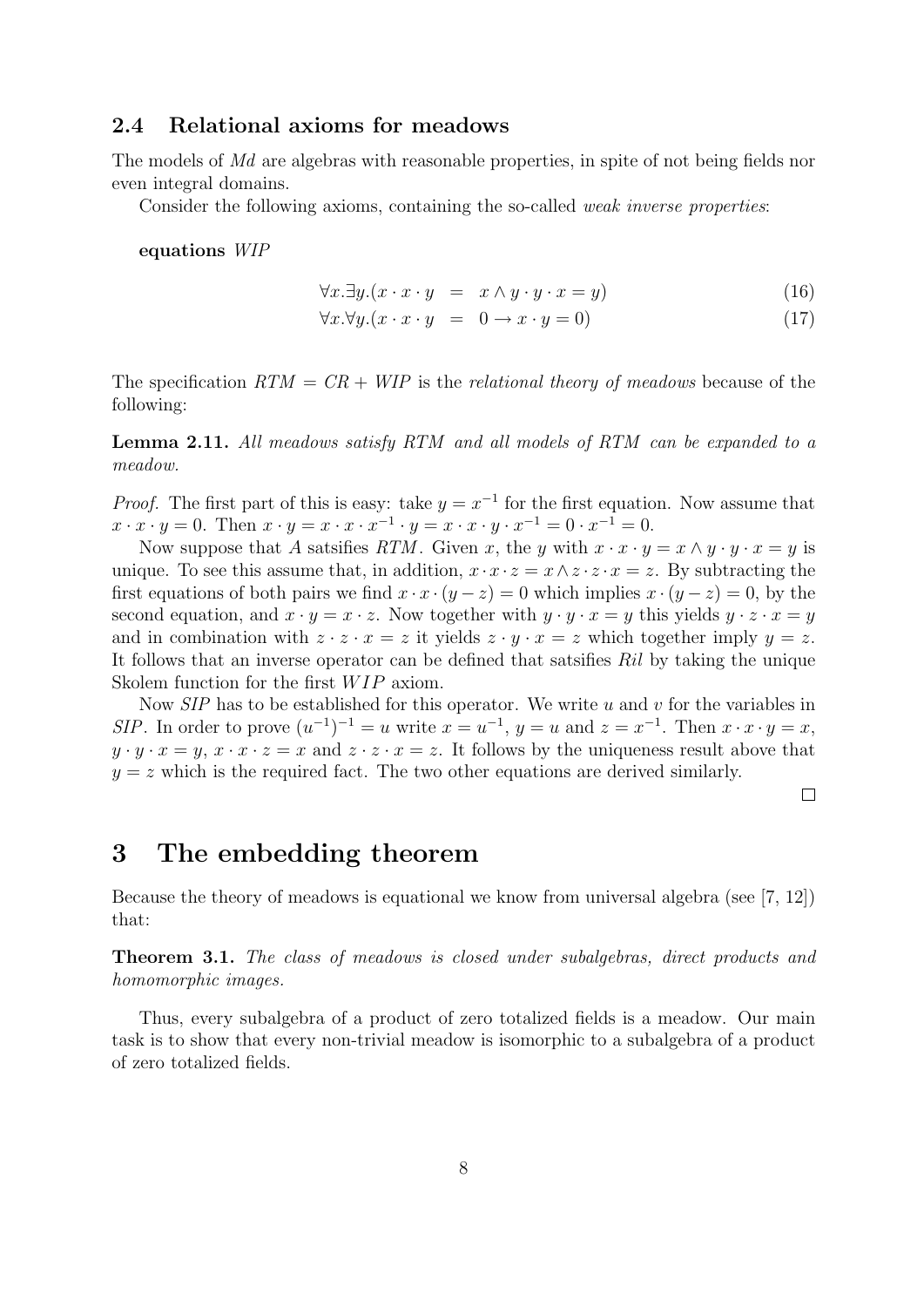## 3.1 Preliminaries on rings

Let R be a commutative ring. An *ideal* in a ring R is a subset I with 0, and such that if  $x, y \in I$  and  $z \in R$ , then  $x + y \in I$ , and  $z \cdot x \in I$ . R itself and  $\{0\}$  are the trivial ideals. Any other ideal is a proper ideal.

The ideal  $R \cdot x = \{y \cdot x | y \in R \}$  is the principal ideal generated by x. Since R has a unit, the generator  $x = x \cdot 1$  is in  $R \cdot x$ . This is the smallest ideal that includes x.

If I is an ideal then the following relation is a  $\Sigma_{CR}$  congruence:

$$
x \equiv y \quad \text{iff} \quad x - y \in I
$$

The set of classes  $R/I$  is a ring. The *quotient map* maps every element a of R to its equivalence class, which is denoted by  $a + I$  or by  $a/I$ . The quotient map is a  $\Sigma_{CR}$ homomorphism from R onto  $R/I$  (an epimorphism). It is clear what it means that I is a maximal ideal in R.

Lemma 3.2. Every ideal is contained in (at least one) maximal ideal.

*Proof.* The union of a chain of ideals containing  $I$  and not 1 does not include 1. Therefore, by Zorn's lemma there is a maximal such ideal.  $\Box$ 

**Lemma 3.3.** I is a maximal ideal iff  $R/I$  is a field.

*Proof.* If x is not in I then the ideal generated by I and x is R. Hence for some i in I and y in R we have  $1 = i + xy$ . It follows that the classes of x and of y are inverse to each other. Since x is arbitrary outside I, every class except for the class 0 (i.e, the set I) has an inverse.  $\Box$ 

Recall that  $e \in R$  is called an *idempotent* if  $e \cdot e = e$ .

**Proposition 3.4.** Let  $e \in R$  be an idempotent and  $e \cdot R$  the principal ideal that it generates. Then

1. e is a unit in the ring  $e \cdot R$ ,

- 2. the mapping  $H(a) = e \cdot a$  is a  $\Sigma_{CR}$  homomorphism from R onto the ring  $e \cdot R$ .
- 3. For every  $x \in R$ :  $x \in e \cdot R$  iff  $e \cdot x = x$

#### Proof.

1. Note that  $e = e \cdot 1$  and therefore  $e \in e \cdot R$ . For every element  $e \cdot a$  in  $e \cdot R$  we have  $e \cdot (e \cdot a) = e \cdot a$ , by associativity, and because  $e \cdot e = e$ . Therefore e is a unit in  $e \cdot R$ .

2. H is a  $\Sigma_{CR}$  homomorphism since:

 $e \cdot 0 = 0$  and  $e \cdot 1 = e$ , so that zero is mapped to zero, and the unit is mapped to the unit.

 $e(a + b) = e \cdot a + e \cdot b$  and  $e \cdot (-a) = -e \cdot a$ , so that  $+$  and  $-$  are preserved.

 $e(f \cdot g) = (e \cdot e)(f \cdot g) = (e \cdot f)(e \cdot g)$  so that multiplication is preserved.

3. If  $x \in e \cdot R$  then  $e \cdot x = x$  by (a). And if  $x = e \cdot x$  then the right side testifies that it is an element of  $e \cdot R$ .  $\Box$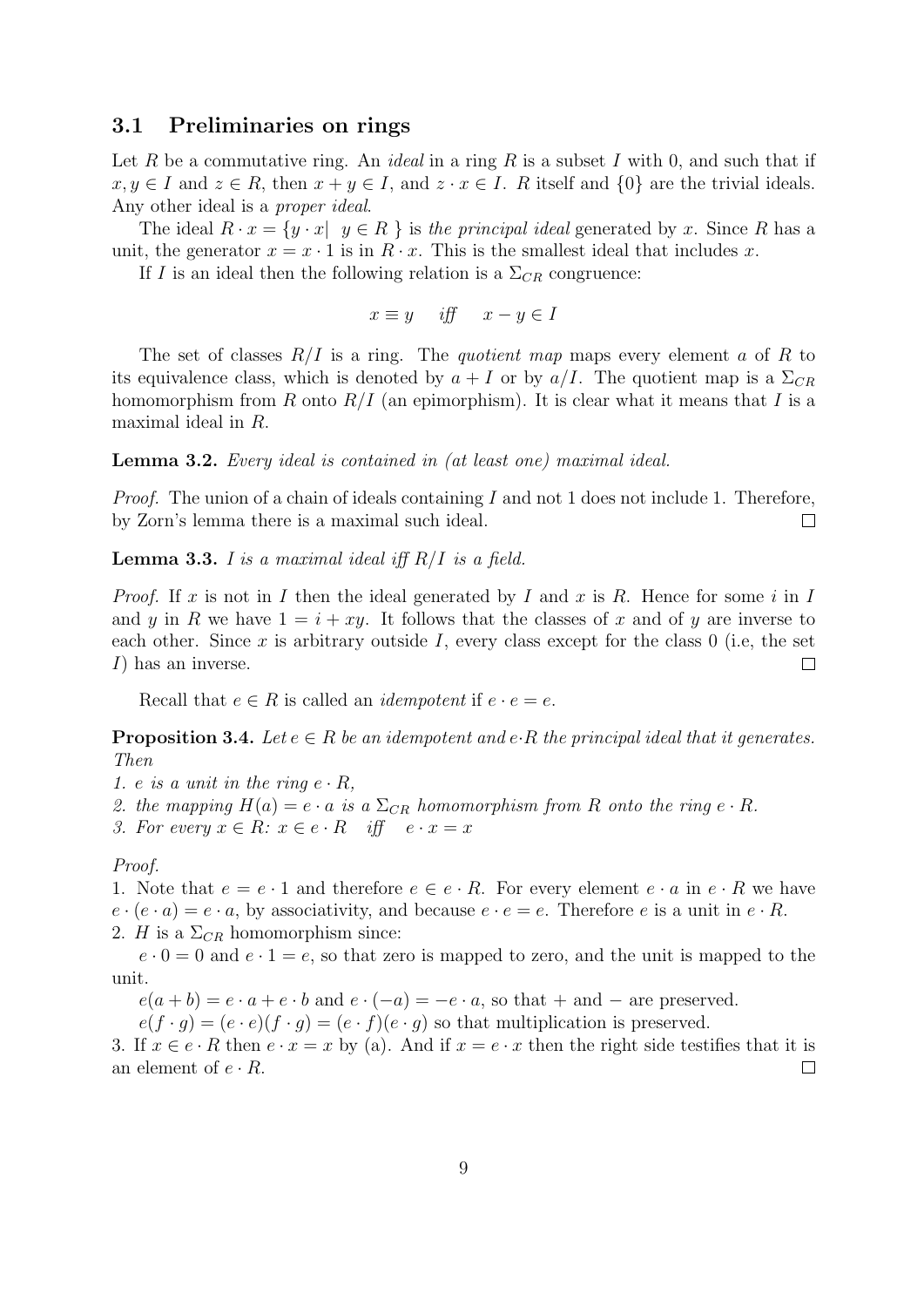## 3.2 Principal ideals in a meadow

Let R be a non-trivial meadow, and  $x \in R$  a non zero element. Note that by Ril,  $1_x$  is an idempotent.

**Proposition 3.5.** The principal ideal  $x \cdot R$  has the following properties: (a)  $1_x \cdot R = x \cdot R$ , and  $x, 1_x$  and  $x^{-1}$  are all in  $x \cdot R$ . (b) x  $\cdot$  R is a ring with a unit, x is invertible in the ring and  $H(y) = 1_x \cdot y$  is a  $\Sigma_{CR}$ homomorphism from  $R$  onto  $x \cdot R$ .

*Proof.* (a)  $Now1_x = x^{-1} \cdot x$  hence  $1_x \in x \cdot R$ , and  $x = x \cdot 1_x$  hence  $x \in 1_x \cdot R$ . Therefore,  $x \cdot R = 1_x \cdot R$ . Consequently, both x and  $1_x$  belong to the ideal that they generate, and since  $x^{-1} = 1_x \cdot x^{-1}$ ,  $x^{-1}$  is also in  $1_x \cdot R$ .

(b) Since  $1_x$  is an idempotent, this is Proposition 3.4. Note that x is invertible since  $x \cdot x^{-1}$  is the unit in this ring, and  $x^{-1}$  is also in it.  $\Box$ 

**Proposition 3.6.** Let R be a meadow. For every non-zero  $x \in R$  there is a  $\Sigma_{CR}$  homomorphism  $H_x: R \to F_x$  from R onto a zero totalized field  $F_x$  with  $H_x(x) \neq 0$ .

*Proof.* Let  $x \neq 0$  be given, and let I be a maximal ideal in the ring  $1_x \cdot R$ . Then  $R/I$  is a field, and the mapping  $H_x(y) = (y \cdot 1_x)/I$  is a  $\Sigma_{CR}$  homomorphism as it is the composition of two  $\Sigma_{CR}$  homomorphisms. Now  $H_x(x) = x/I$  and  $H_x(x) \neq 0$  because if an invertible element of  $1_x \cdot R$  is mapped to 0 by the quotient map, then  $1 = 0$  in the quotient  $R/I$ .  $\Box$ 

**Proposition 3.7.** If  $H : R \to F$  is a  $\Sigma_{CR}$  homomorphism from a meadow R into a zero totalized field F then H preserves inverses and so is a  $\Sigma$  homomorphism.

*Proof.* If  $H(x) = 0$  then  $H(1_x) = H(x \cdot x^{-1}) = H(x) \cdot H(x^{-1}) = 0$  so that also implies  $H(x^{-1}) = H(1_x \cdot x^{-1}) = H(1_x) \cdot H(x^{-1}) = 0 = H(x)^{-1}$ . The latter holds because F is zero totalized. Secondly, we consider the case that  $H(x) \neq 0$ . Then  $H(x) = H(1<sub>x</sub> \cdot x) =$  $H(1<sub>x</sub>) \cdot H(x)$  which proves that  $H(1<sub>x</sub>) = 1$ , by cancellation in fields. In other words  $1 = H(x \cdot x^{-1}) = H(x) \cdot H(x^{-1})$ , which proves that  $H(x^{-1}) = H(x)^{-1}$  using Proposition 2.7.  $\Box$ 

The image of H is subfield of F, so it follows that given R and non-zero  $x \in R$  a meadow homomorphism onto a field  $F$  can be found which maps  $x$  to a non-zero element of F. Using these preparations, we can prove the embedding theorem:

**Theorem 3.8.** A  $\Sigma$  structure is a non-trivial meadow if and only if it is a  $\Sigma$ -substructure of a product of zero totalized fields.

*Proof.* By Theorem 3.1 a  $\Sigma$  subalgebra of a product of zero totalized fields is always a meadow.

Let R be a meadow. Combining Propositions 3.6 and 3.7, for each nonzero x in R there is a field  $F_x$  and a  $\Sigma$  homomorphism  $H_x: R \to F_x$ , such that  $H_x(x) \neq 0$ .

We define the product of fields:  $K = \prod_{x \in R} F_x$ . K is a meadow with the operations defined at each coordinate. We define the map  $H$  from  $R$  to the product as follows: for every z in R,  $H(z)$  is the vector that has  $H_x(z)$  in the place x. Since  $H_x$  is a  $\Sigma$ homomorphism with respect to all meadow operations, following the principles of universal algebra, the same is true for  $H$  as well.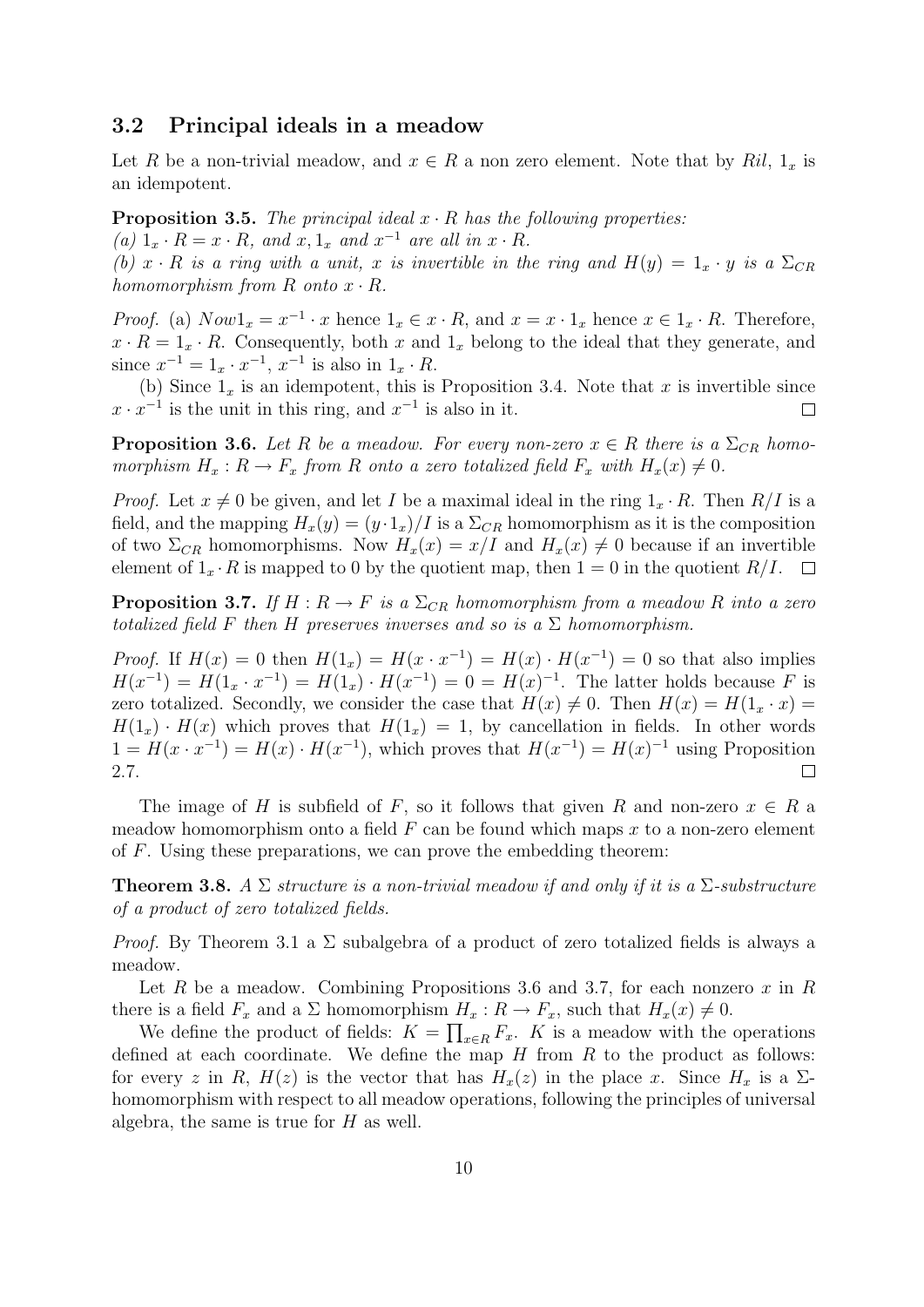If  $z \neq 0$  then  $H_z(z) \neq 0$  and consequently  $H(z) \neq 0$ . Therefore H is a  $\Sigma$ -monomorphism, which concludes the proof.  $\Box$ 

Corollary 3.9. A finite non-trivial meadow R is a  $\Sigma$ -substructure of a finite product of finite fields.

## 3.3 Equational theory of zero totalized fields

The equational theory of zero totalized fields and of meadows are the same. More precisely:

**Theorem 3.10.** For every  $\Sigma$ -equation e,  $Alg(\Sigma, ZTF) \models e \Leftrightarrow Alg(\Sigma, Md) \models e$ .

Proof. Let e be an equation that holds in every zero totalized field, then it holds also in every product of fields and in every  $\Sigma$  subalgebra of a product of fields, and therefore, by the embedding theorem, also in every non-trivial meadow. Evidently, every equation holds in the trivial meadow as well.

The other way around, that equations true for all meadows hold in all zero totalized fields, is obvious because zero totalized fields are a subclass of meadows.  $\Box$ 

## 4 Finite meadows

The characteristic of a meadow is the smallest natural number  $k \in \mathbb{N}$  such that  $k > 0$ and  $k \cdot 1 = 1 + 1 + \ldots + 1 = 0$ . As usual, we will define 0 as 0 and  $k + 1 = k + 1$  and given a positive natural number k we define the equation  $Z_k$  by

$$
\underline{k}=0.
$$

We recall that a natural number  $k$  is called *squarefree* if its prime factor decomposition is the product of distinct primes.

**Lemma 4.1.** Let M be a meadow of finite characteristic  $k > 0$ . Then k is squarefree.

*Proof.* Let  $M \models k = 0$ . Suppose k has two repeated prime factors,  $k = p \cdot p \cdot q$ . Then, using Ril we have

$$
\underline{p} \cdot \underline{q} = (\underline{p} \cdot \underline{p} \cdot \underline{p}^{-1}) \cdot \underline{q} = (\underline{p} \cdot \underline{p} \cdot \underline{q}) \cdot \underline{p}^{-1} = \underline{k} \cdot \underline{p}^{-1} = 0 \cdot \underline{p}^{-1} = 0.
$$

Thus, k is not the characteristic (= least summand that is 0) which is a contradition.  $\Box$ 

Thus, from Lemma 4.1, the possible finite characteristics have the form  $k = p_1 \dots p_n$ where the  $p_i$  are all distinct primes. All finite meadows have finite characteristic. It follows that if a finite meadow M consists of an initial segment of the numerals  $\underline{0}, \ldots$ , k-1 (like the prime fields of positive characteristic) its cardinality  $\#(M) = k$  can only be a product of different primes.

**Definition 4.2.** Let  $Md_k$  be the initial algebra of  $Md \cup \{Z_k\}$ .

What are the initial algebras? Clearly,  $Md_k$  has finite characteristic  $\leq k$ . Notice the following: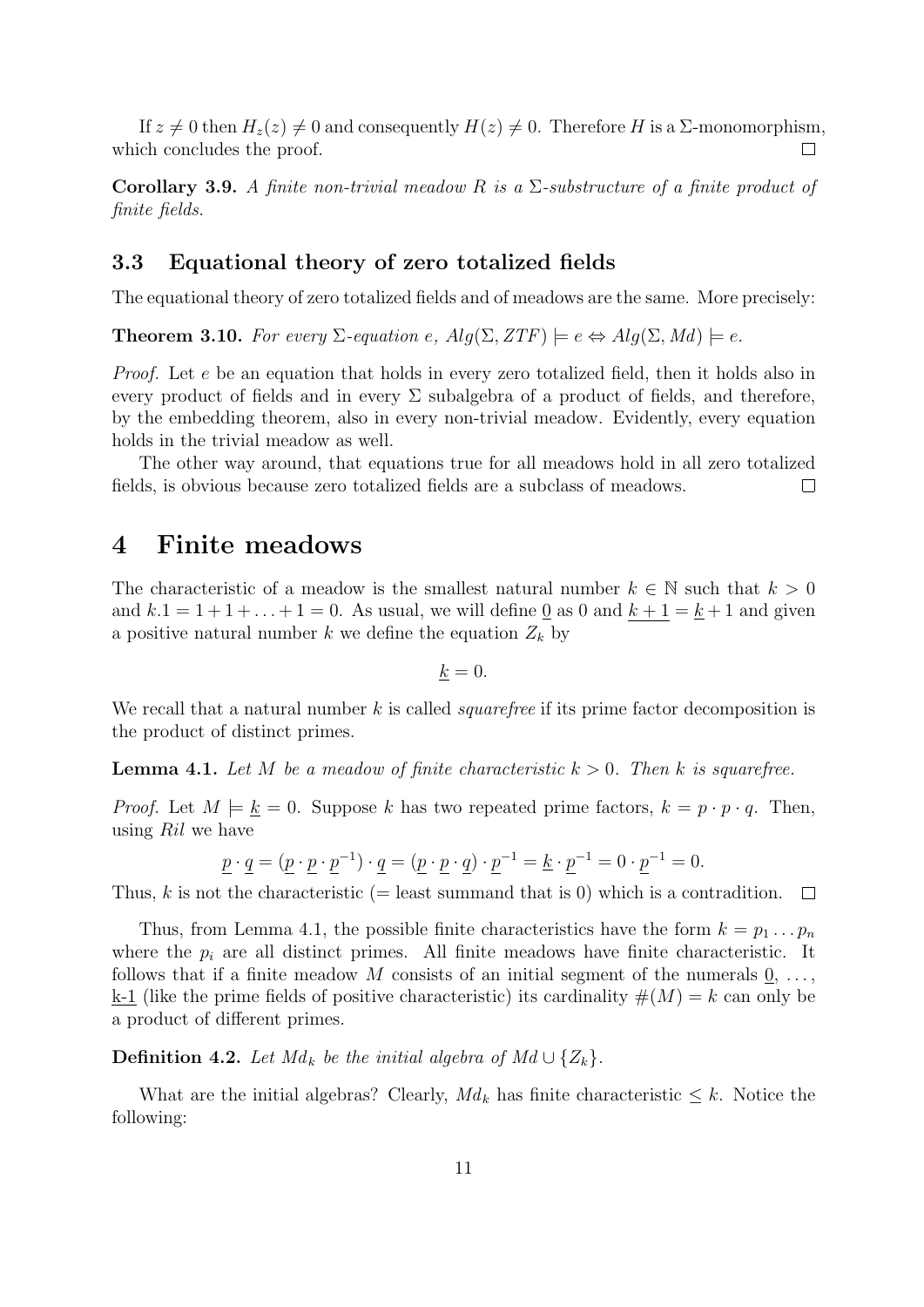**Lemma 4.3.** If l divides k then the  $Md + Z_l \vdash Z_k$ . Thus, if l divides k then there is a  $\Sigma$ epimorphism  $\phi \colon Md_k \to Md_l$ , i.e., Md<sub>l</sub> is a homomorphic image of Md<sub>k</sub>.

Thus, we have that for  $k = p_1 \dots p_n$  where the  $p_i$  are all distinct primes we have a  $\Sigma$ epimorphism  $\phi: Md_k \to Md_{p_i}$ . Furthermore, can be seen that for p a prime number,  $Md_p$ is the zero totalized prime field  $\mathbb{Z}_p$  of characteristic p. To see this notice that for each x different from 0 there is an y with  $x \cdot y = 1$ . It follows that the zero totalized prime field mod p satisfied WIP and for that reason it is a meadow. As a consequence we have a  $\Sigma$ epimorphism  $\phi \colon Md_k \to \mathbb{Z}_{p_i}.$ 

**Theorem 4.4.** If k is squarefree then  $Md_k$  has k elements.

*Proof.* If  $k = p_1 \dots p_n$  is a product of different primes that is no prime factor appears twice then we first show that  $Md_k$  has at least k elements. To see this notice that for each prime factor p of k the prime field  $\mathbb{Z}_p$  of characteristic p is a model of  $Md_k$  (as the equation  $Z_p$  implies  $Z_k$ ). Because that structure is a quotient of the additive group of  $Md_k$ its number of elements is a divisor of the cardinality  $\#(Md_k)$  of  $Md_k$ . As a consequence  $#(Md_k)$  is a multiple of all factors of k and because k contains all of them only once  $#(Md_k) \geq k.$ 

In order to prove that  $\#(Md_k) = k$  it suffices to find an inverse (in the sense of a meadow) for each  $n \leq k$  of the form  $m \leq k$ . We may assume that  $k > 0$  otherwise the inverse is obvious. To find the inverse consider the power series  $n^0(=1), n^1, n^2...$  Each value in this series is of the form  $m$  for  $m < k$  because arithmetic is done modulo k. Therefore there are k and l with  $k > l+1 > 0$  such that  $Md_k \models \underline{n}^k = \underline{n}^l$ . Let  $k-1-l=i$ . Notice that  $i \geq 0$ . Working in  $Md_k$  by  $SIP2$  we have  $\underline{n}^{-k} = \underline{n}^{-l}$ , and thus  $\underline{n}^{-1} = \underline{n}^{-k} \cdot \underline{n}^{k-1} = \underline{n}^{-l} \cdot \underline{n}^{k-1} = \underline{n}^{k-1-l} = \underline{n}^{i}$ . This demonstrates that the inverse is a numeral (modulo  $k$ ) as required.  $\Box$ 

It follows from the proof that the interpretation of inverse is unique in a minimal finite meadow. Recall that an algebra is minimal when it has no subalgebras or, equivalently, is generated by elements named in its signature. By Lemma 4.4, if  $k$  is a product of different primes then  $Md_k$  is the minimal meadow of characteristic k. It also follows from the proof that  $Md_k$  consists of  $0, \ldots k-1$ .

**Example 1.** Concrete examples can be easily given, for instance  $Md_6$  has the following inverse function:  $0^{-1} = 0, 1^{-1} = 1, 2^{-1} = 2, 3^{-1} = 3, 4^{-1} = 4, \text{ and } 5^{-1} = 5.$  Md<sub>6</sub> is the smallest non-trivial minimal meadow which is not a field.

**Example 2.** In  $Md_{10}$  the inverse function is given by:  $0^{-1} = 0, 1^{-1} = 1, 2^{-1} = 8, 3^{-1} = 1$  $7,4^{-1}=4,5^{-1}=5,6^{-1}=6,7^{-1}=3,8^{-1}=2,$  and  $9^{-1}=9$ .

**Example 3.** Consider  $Md_4$ . This is a non-minimal meadow because its size of four elements exceeds its characteristic. The inverse function is the identity function.  $Md_4$  is the smallest non-trivial meadow which is not a field.

**Lemma 4.5.** Let M be a meadow of finite characteristic  $k > 0$ . Then there is a  $\Sigma$ monomorphism  $\psi \colon Md_k \to M$ .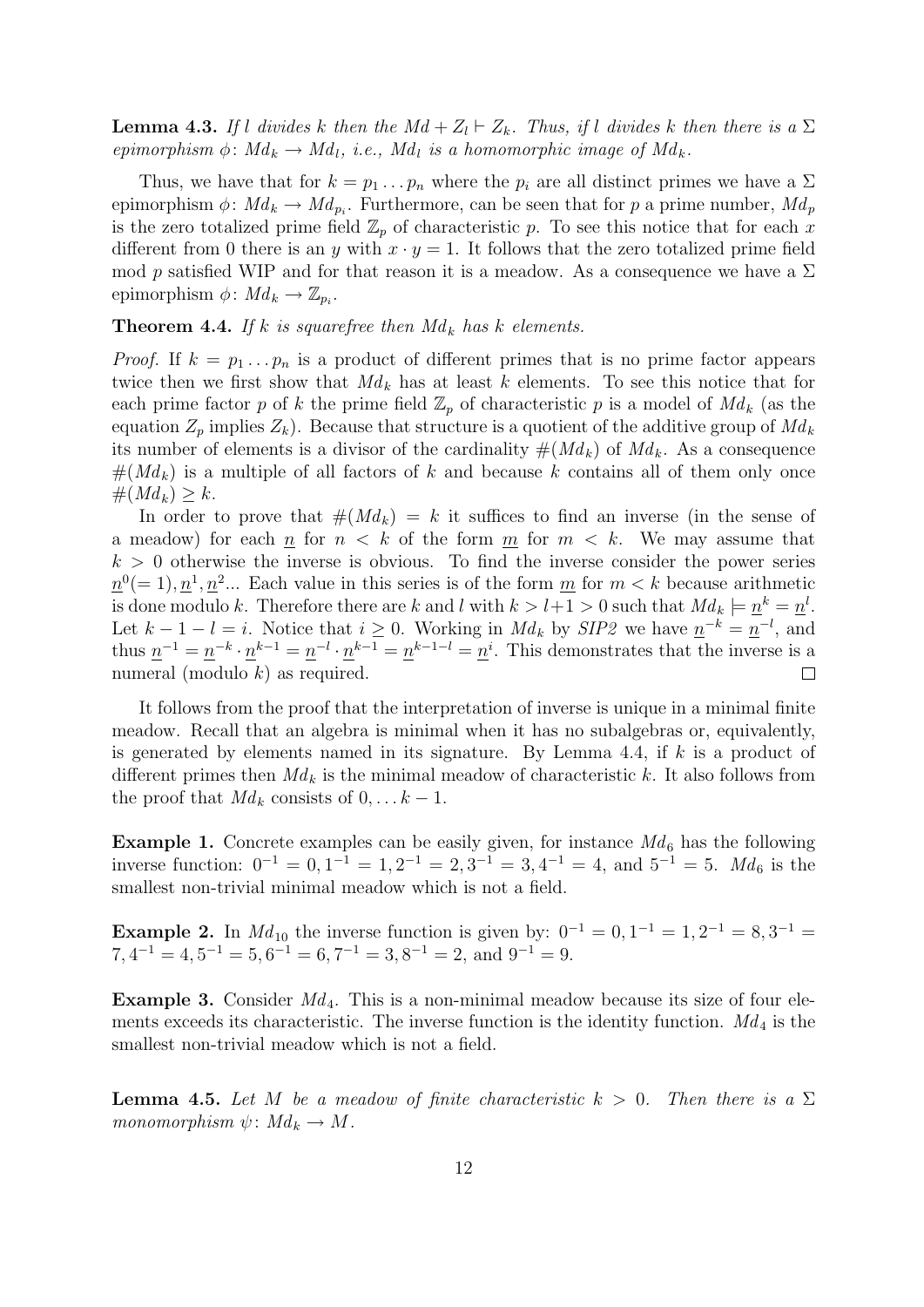*Proof.* If M has characteristic k then  $M \models k = 0$ . Thus, by initiality, there is a  $\Sigma$  homomorphism  $\psi: Md_k \to M$ . If this map were not injective then M would have characteristic lower then  $k$ .  $\Box$ 

**Lemma 4.6.** Let M be a minimal meadow of finite characteristic  $k > 0$ . Then  $Md_k$  and M are  $\Sigma$  isomorphic.

*Proof.* If M has characteristic k then  $M \models k = 0$ . Thus, following the previous lemma there is a  $\Sigma$  monomorphism  $\psi: Md_k \to M$ . Because M is minimal,  $\psi$  is surjective as well.  $\Box$ 

**Lemma 4.7.** Let  $M$  be a meadow of prime cardinality p. Then  $M$  is the zero totalized prime field of cardinality p.

*Proof.* If M has characteristic k then  $k > 0$  is the cardinality of the smallest additive subgroup of M which contains 1. Thus k divides p and hence  $k = p$  which implies that M is minimal. Following Lemma 4.6 there is a monomorphism  $Md_k$  is isomorphic with M. At the same time the zero totalized prime field of cardinality  $p$  is a meadow and according to Lemma 4.6 it is also isomorphic to  $Md_k$ .  $\Box$ 

**Lemma 4.8.** All finite and minimal meadows are of the form  $Md_k$  for some positive natural number k.

*Proof.* Let M be a finite meadow. Then M has a finite characteristic, say k. By 4.7, there is a homomorphism  $\phi: Md_k \to M_l$ . By Lemma 4.6, there is also a homomorphism  $\psi\colon Md_k\to M.$ П

If its non-zero characteristic is not a prime, a finite meadow has proper zero-divisors and fails to be an integral domain and, of course, it is no field either.

**Lemma 4.9.** If  $k = p_1^{\alpha_1} \dots p_n^{\alpha_n}$  then  $M d_k \cong M d_{p_1 \dots p_n}$ . Therefore, if k and l have the same set of prime factors then  $\overrightarrow{Md_k} \cong \overrightarrow{Md_l}$ .

*Proof.* Using the same argument as in Lemma 4.1, we can show that for  $p_1, \ldots, p_n$  be any primes and  $k = p_1^{\alpha_1} \dots p_n^{\alpha_n}$  we have  $Md_k \cong Md_{p_1 \dots p_n}$ . Suppose that  $k = p_1^{\alpha_1} \dots p_n^{\alpha_n}$  and  $l = p_1^{\beta_1} \dots p_n^{\beta_n}$ . Then by the first part of the lemma,  $Md_k \cong Md_{p_1...p_n}$  and  $Md_l \cong Md_{p_1...p_n}$ and hence  $Md_k \cong Md_l$ .

 $\Box$ 

# 5 Concluding remarks and further questions

At the heart of the theory of meadows is the idea to use a totalized form of division. We do not claim that division by zero in the rationals or reals is possible, but we do we hold that zero totalized division is algebraically and computationally useful. In fact, we expect that for some application areas zero totalized division, based on equations and rewriting, is appropriate because it is conceptually simpler than the conventional concept of partial division. These areas include elementary school algebra as well as specifying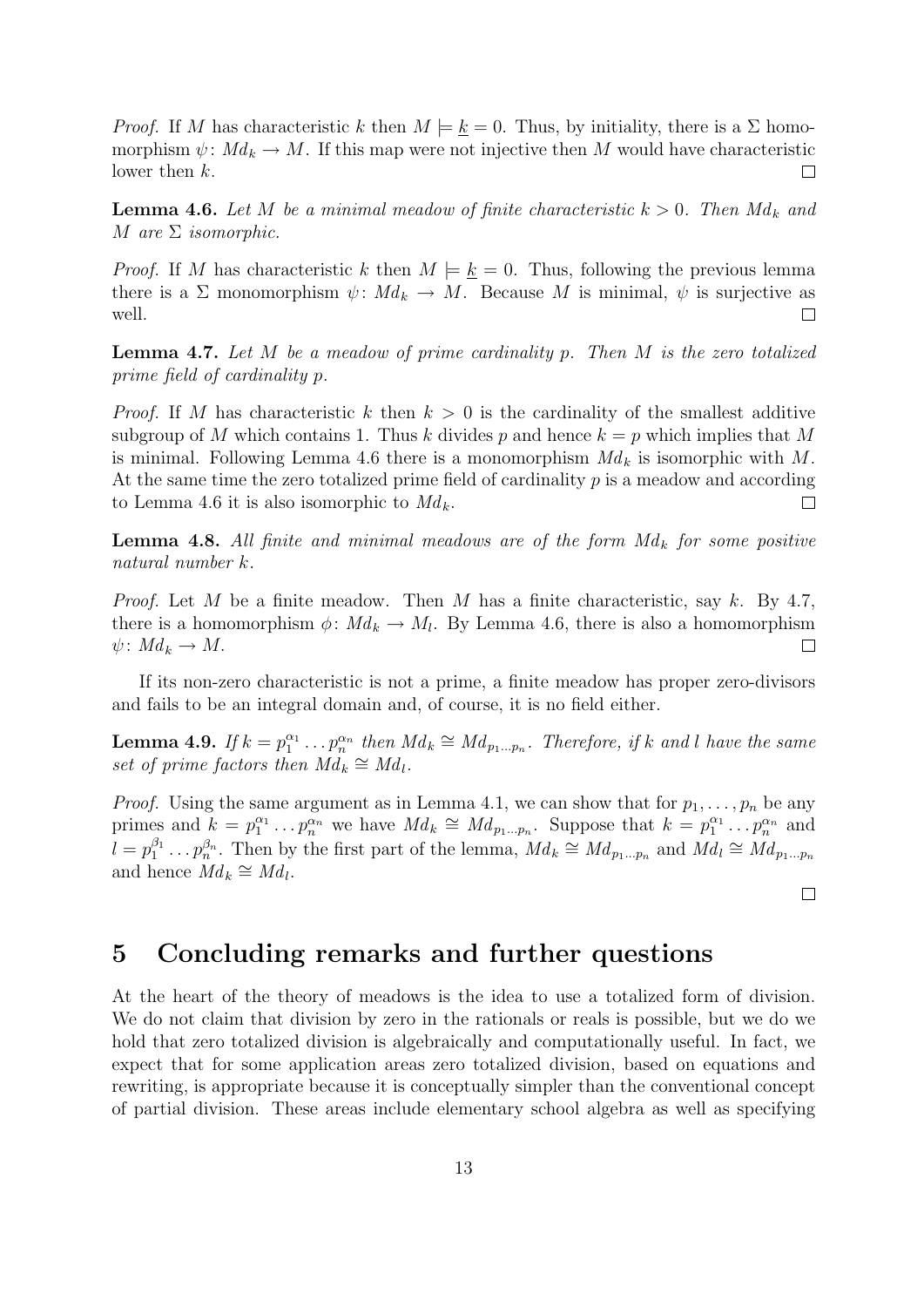and understanding calculators and spreadsheets. Our theory of meadows is a theory of zero totalized division and constitutes a generalization of the theory of fields.

There are many opportunities for the further development of the theory of meadows. Leaving aside questions that may emerge from the perspective of pure algebra, where the properties of invertibility and symmetry are central, we conclude with some computational and logical open questions that add to the questions posed in [3]:

Is the equational theory of meadows decidable. Is its conditional equational theory decidable?

Does Md, or a useful extension of it, admit Knuth-Bendix completion?

For a minimal meadow of finite characteristic it is interesting to know what fraction of non properly invertible elements satisfies  $x = x^{-1}$ .

Returning to the equational theory of meadows, following [3], let  $Z(x) = 1 - x \cdot x^{-1}$ . For  $n > 0$ , let  $L_n$  be the equation:  $Z(1 + x_1^2 + \dots + x_n^2) = 0$ . Clearly from CR it follows that  $L_k$  implies  $L_n$  when  $k > n$ . All  $L_n$  are valid in the zero totalized field of rational numbers. From [3] and Proposition 2.8, it follows that  $Md + L_4$  constitutes an initial algebra specification of the zero totalized field of rational numbers, which indicates the relevance of  $L_4$ . Now, conversely, the question arises if  $Md + L_n$  proves  $L_k$  (again assuming  $k > n$ ).

A related problem is to characterize the initial algebras of  $Md + L_n$  for  $n = 1, n = 2$ , and  $n = 3$ .

A restricted version of Theorem 3.10 for equations between closed terms only, was shown in [3]. That proof is longer and more syntactic in style and uses a normal form result and straightforward induction, in spite of the fact that the result is weaker. However, it provides the additional information that the initial algebra of Md is a computable algebra. The proof given here uses Zorn's lemma which is a stronger assumption than the principles used in the proof of the limited result in [3]. That raises the question as to whether a proof of Theorem 3.10 using weaker principles can be found.

# References

- [1] J A Bergstra, Elementary algebraic specifications of the rational function field, In Logical approaches to computational barriers, Proceedings of CIE 2006, A. Beckman et. al. Eds. Springer Lecture Notes in Computer Science vol. 3988, Springer-Verlag, New York, (2006) 40-54.
- [2] J A Bergstra and J V Tucker, Equational specifications, complete term rewriting systems, and computable and semicomputable algebras, J. ACM, 42 (1995) 1194-1230.
- [3] J A Bergstra and J V Tucker, The rational numbers as an abstract data type, J. ACM, 54, 2, Article 7 (April 2007) 25 pages.
- [4] J A Bergstra and J V Tucker, Elementary algebraic specifications of the rational complex numbers, In Goguen Festschrift, K Futatsugi et. al. Eds. Lecture Notes in Computer Science, vol. 4060, Springer-Verlag, New York (2006) 459-475.
- [5] J HARRISON, *Theorem proving with the real numbers*, Springer-Verlag New York, 1998.